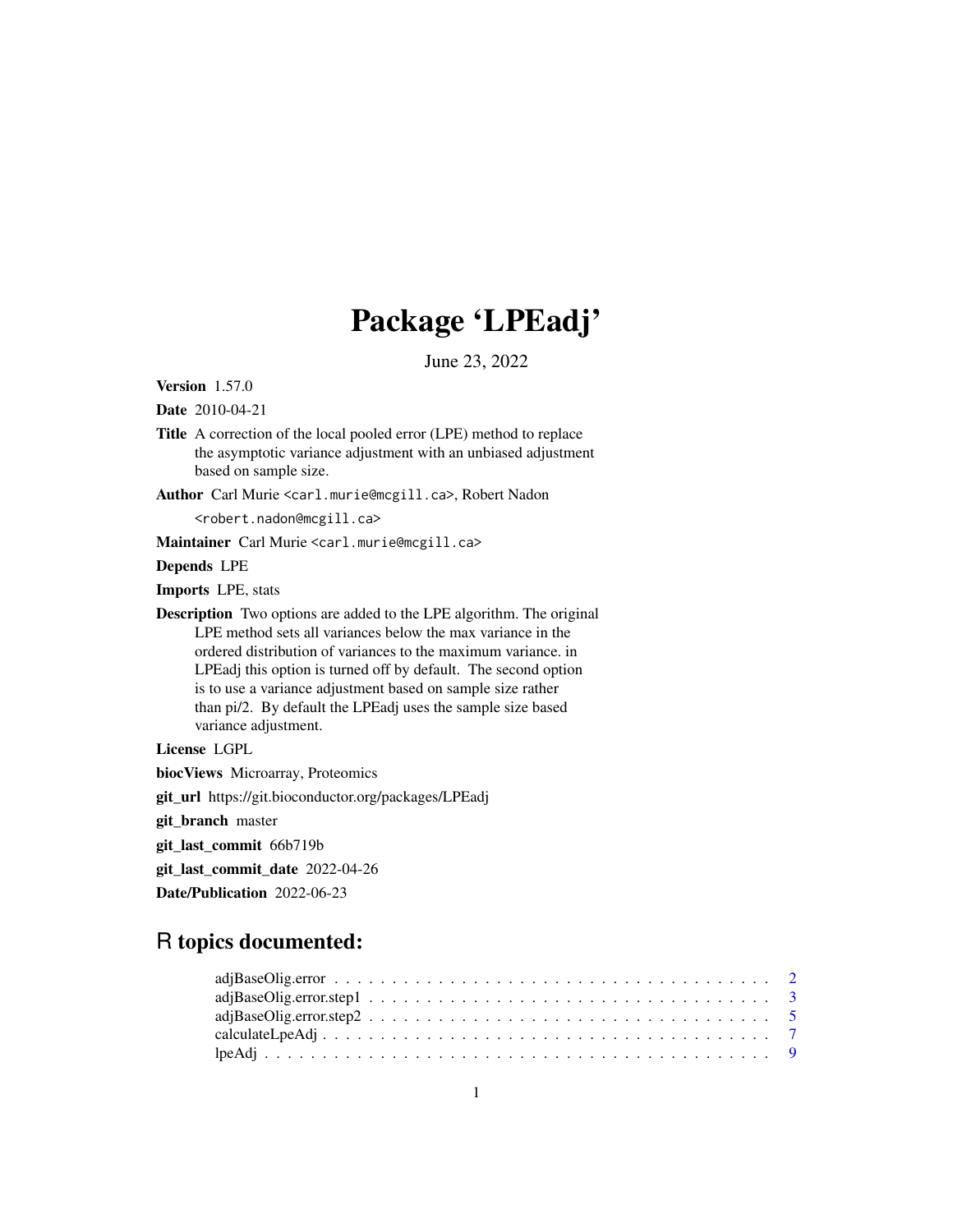#### <span id="page-1-0"></span>**Index** [11](#page-10-0)

adjBaseOlig.error *Evaluates LPE variance function of M for quantiles of A within and experimental condition and then interpolates it for all genes.*

#### Description

Calls adjBaseOlig.error.step1 and adjBaseOlig.error.step2 functions in order to calculate the baseline distribution.

#### Usage

```
adjBaseOlig.error(y, stats=median, q=0.01, min.genes.int=10,div.factor=1,
setMax1=FALSE)
```
#### Arguments

| У             | y is a preprocessed matrix or data frame of expression intensities in which<br>columns are expression intensities for a particular experimental condition and<br>rows are genes.     |
|---------------|--------------------------------------------------------------------------------------------------------------------------------------------------------------------------------------|
| stats         | It determines whether mean or median is to be used for the replicates                                                                                                                |
| q             | q is the quantile width; $q=0.01$ corresponds to 100 quantiles i.e. percentiles.<br>Bins/quantiles have equal number of genes and are split according to the average<br>intensity A. |
| min.genes.int | Determines the minimum number of genes in a subinterval for selecting the<br>adaptive intervals.                                                                                     |
| div.factor    | Determines the factor by which sigma needs to be divided for selecting adaptive<br>intervals.                                                                                        |
| setMax1       | If T then all variances below the max variance in the ordered distribution of<br>variances are set to the maximum variance. If F then variances are left as is<br>(recommended)      |

#### Value

Returns object of class baseOlig comprising a data frame with 2 columns: A and var M, and rows for each quantile specified. The A column contains the median values of A for each quantile/bin and the M columns contains the pooled variance of the replicate chips for genes within each quantile/bin.

#### Author(s)

Carl Murie <carl.murie@mcgill.ca>, Nitin Jain <nitin.jain@pfizer.com>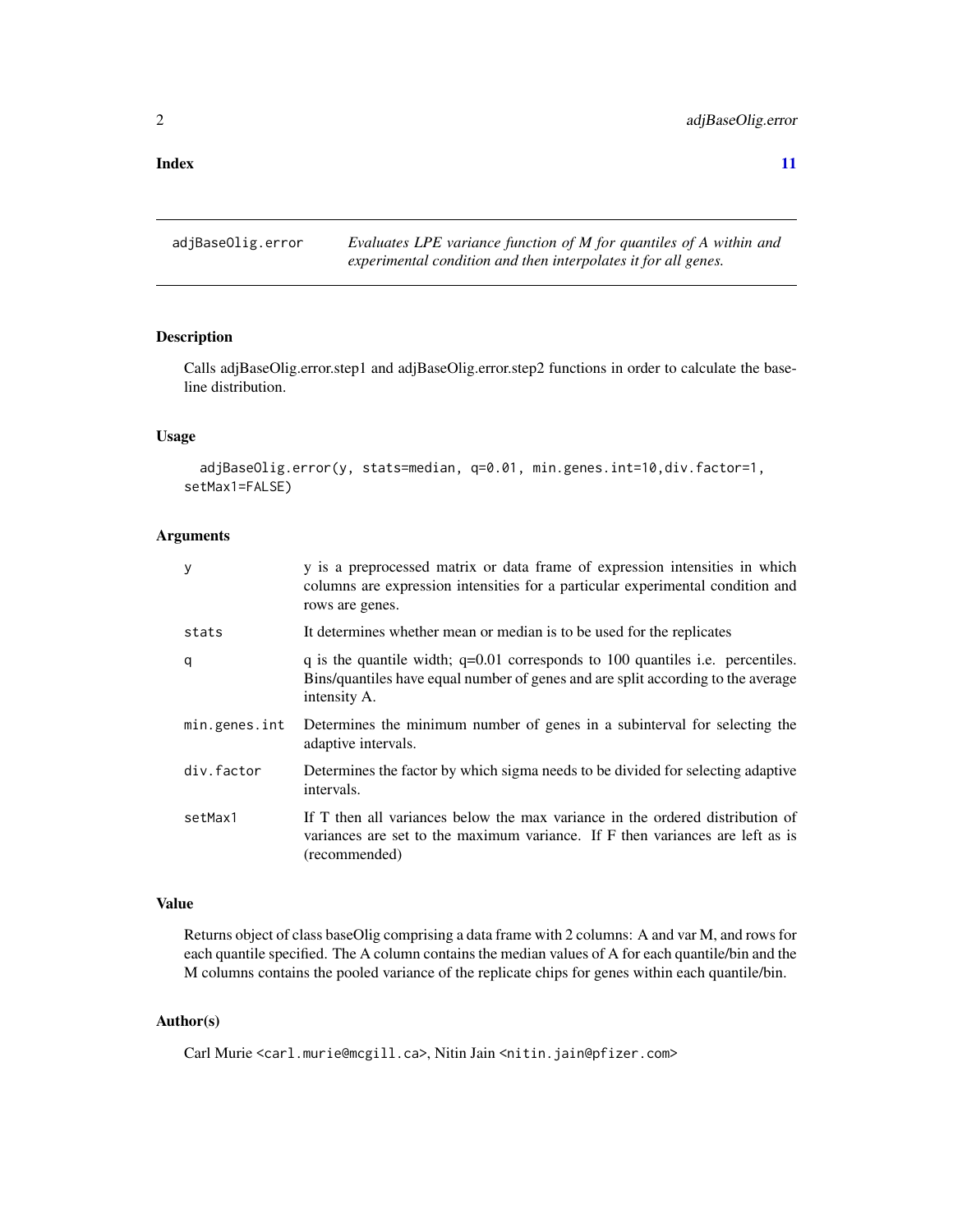#### <span id="page-2-0"></span>References

J.K. Lee and M.O.Connell(2003). *An S-Plus library for the analysis of differential expression*. In The Analysis of Gene Expression Data: Methods and Software. Edited by G. Parmigiani, ES Garrett, RA Irizarry ad SL Zegar. Springer, NewYork.

Jain et. al. (2003) *Local pooled error test for identifying differentially expressed genes with a small number of replicated microarrays*, Bioinformatics, 1945-1951.

Jain et. al. (2005) *Rank-invariant resampling based estimation of false discovery rate for analysis of small sample microarray data*, BMC Bioinformatics, Vol 6, 187.

#### See Also

[lpeAdj](#page-8-1)

#### Examples

```
# Loading the data from the LPE library
data(Ley)
dim(Ley)
# Gives 12488 by 7
Ley[1:3,]
# Returns
# ID c1 c2 c3 t1 t2 t3
# 1 AFFX-MurIL2_at 4.06 3.82 4.28 11.47 11.54 11.34
# 2 AFFX-MurIL10_at 4.56 2.79 4.83 4.25 3.72 2.94
# 3 AFFX-MurIL4_at 5.14 4.10 4.59 4.67 4.71 4.67
Ley[,2:7] <- preprocess(Ley[,2:7],data.type="MAS5")
subset <- 1:1000
Ley.subset <- Ley[subset,]
# Finding the baseline distribution of subset of the data
# condition one (3 replicates)
var.1 <- adjBaseOlig.error(Ley.subset[,2:4], q=0.01, setMax1=FALSE)
dim(var.1)
# Returns a matrix of 1000 by 2 (A,M) format, equal to the nrow(data)
```
adjBaseOlig.error.step1

*Evaluates LPE variance function of M for quantiles of A within and experimental condition by dividing the A in 100 intervals.*

#### Description

Genes are placed in bins/quantiles according to their average expression intensity. The function adjBaseOlig.error calculates a pooled variance of M for genes within these bins/quantiles of A for the replicates of the experimental condition contained in y. Here the assumption is that variance of the genes in each interval is similar.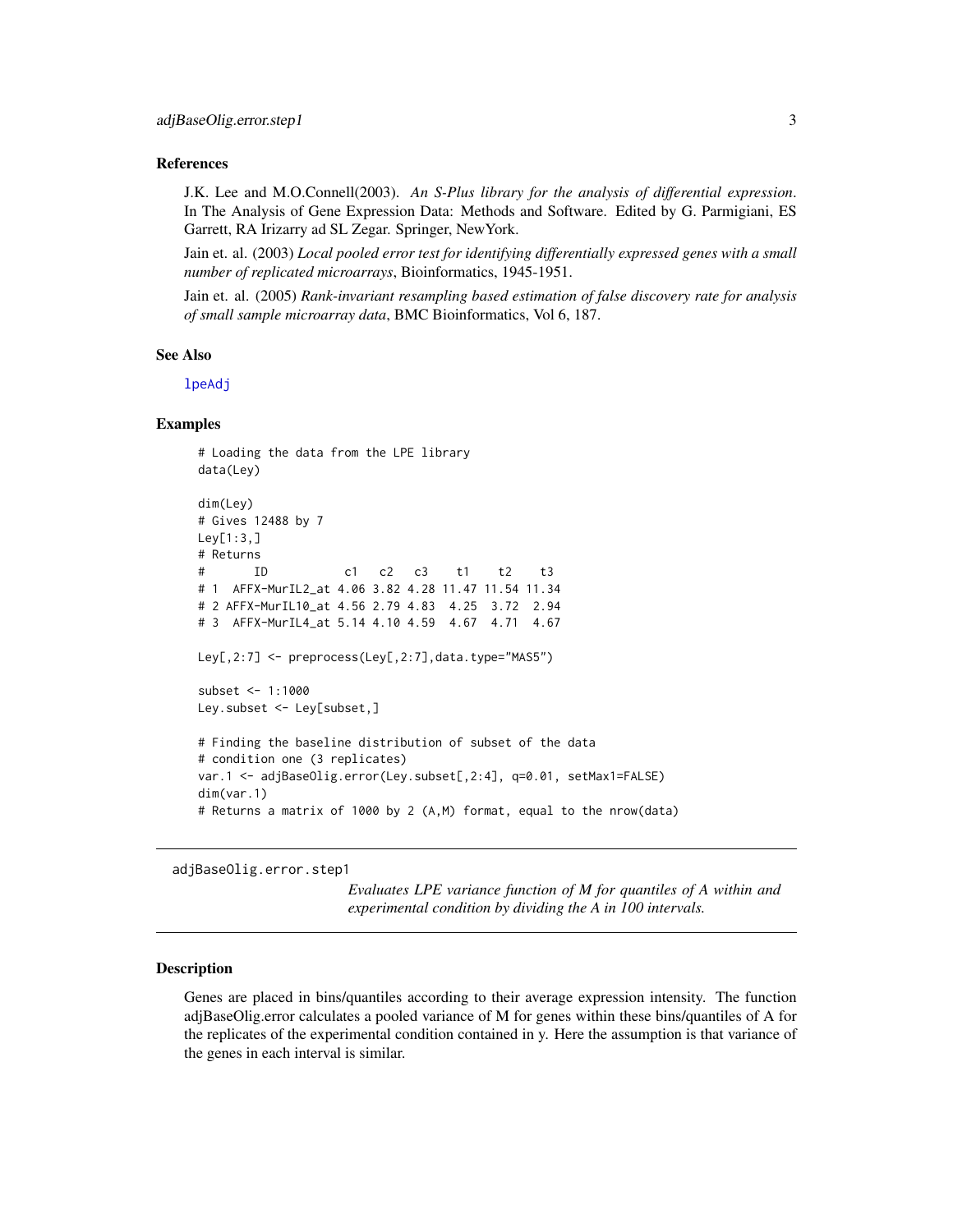#### <span id="page-3-0"></span>Usage

```
adjBaseOlig.error.step1(y, stats=median, setMax=FALSE, q=0.01, df=10)
```
#### Arguments

| y      | y is a preprocessed matrix or data frame of expression intensities in which<br>columns are expression intensities for a particular experimental condition and<br>rows are genes.     |
|--------|--------------------------------------------------------------------------------------------------------------------------------------------------------------------------------------|
| stats  | It determines whether mean or median is to be used for the replicates                                                                                                                |
| setMax | If T then all variances below the max variance in the ordered distribution of<br>variances are set to the maximum variance. If F then variances are left as is<br>(recommended)      |
| q      | q is the quantile width; $q=0.01$ corresponds to 100 quantiles i.e. percentiles.<br>Bins/quantiles have equal number of genes and are split according to the average<br>intensity A. |
| df     | df stands for degrees of freedom. It is used in smooth, spline function to interpo-<br>late the variances of all genes. Default value is 10.                                         |

#### Value

Returns object of class baseOlig, comprising a data frame with 2 columns: A and var M. The A column contains the median values of each gene and the M columns contains the corresponding variance. Number of rows of the data-frame is same as that of the number of genes.

#### Author(s)

Carl Murie <carl.murie@mcgill.ca>, Nitin Jain <nitin.jain@pfizer.com>

#### References

J.K. Lee and M.O.Connell(2003). *An S-Plus library for the analysis of differential expression*. In The Analysis of Gene Expression Data: Methods and Software. Edited by G. Parmigiani, ES Garrett, RA Irizarry ad SL Zegar. Springer, NewYork.

Jain et. al. (2003) *Local pooled error test for identifying differentially expressed genes with a small number of replicated microarrays*, Bioinformatics, 1945-1951.

Jain et. al. (2005) *Rank-invariant resampling based estimation of false discovery rate for analysis of small sample microarray data*, BMC Bioinformatics, Vol 6, 187.

#### See Also

[lpeAdj](#page-8-1)

#### Examples

# Loading the data from the LPE library data(Ley)

dim(Ley)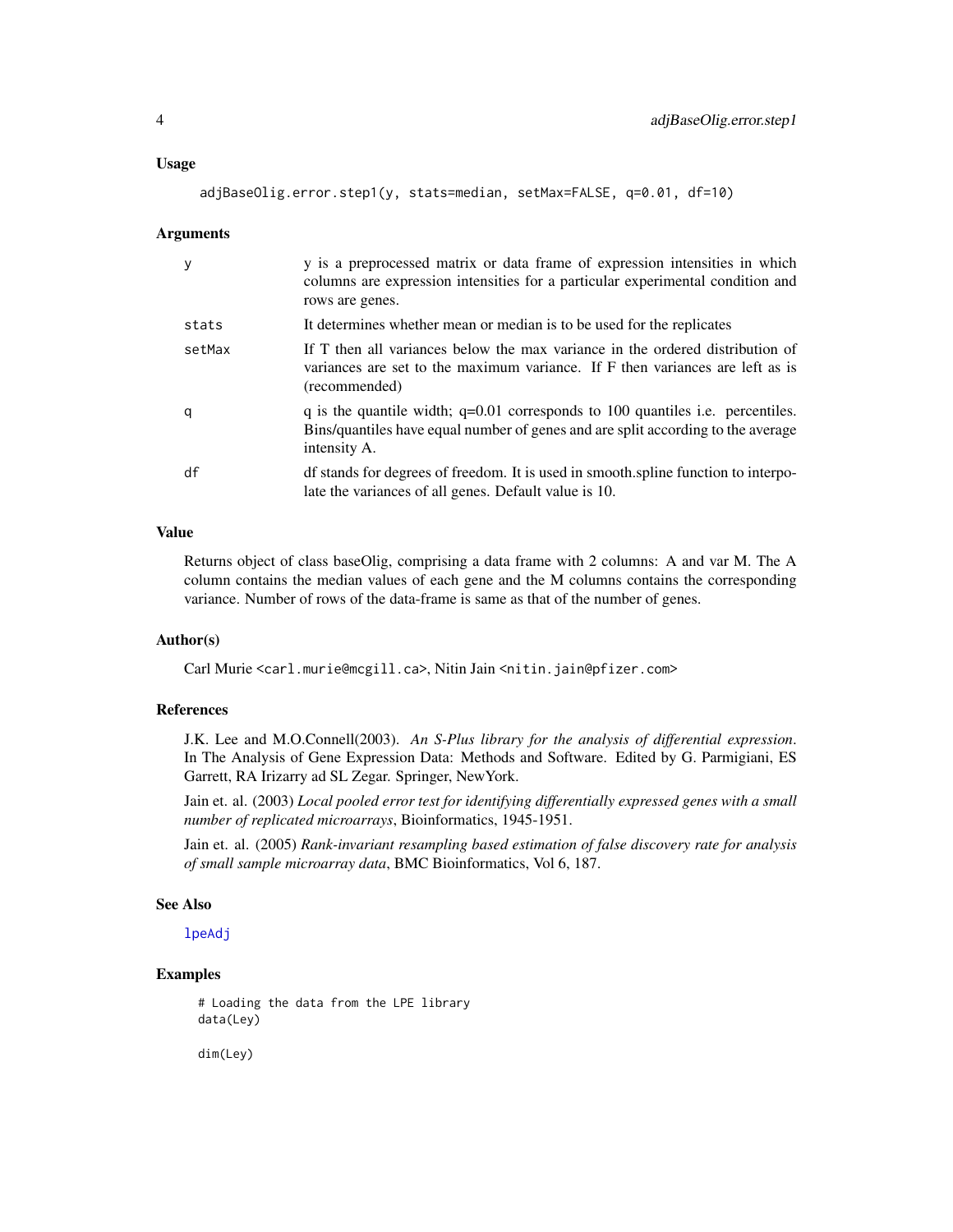```
# Gives 12488 by 7
Ley[1:3,]
# Returns
# ID c1 c2 c3 t1 t2 t3
# 1 AFFX-MurIL2_at 4.06 3.82 4.28 11.47 11.54 11.34
# 2 AFFX-MurIL10_at 4.56 2.79 4.83 4.25 3.72 2.94
# 3 AFFX-MurIL4_at 5.14 4.10 4.59 4.67 4.71 4.67
Ley[1:1000,2:7] <- preprocess(Ley[1:1000,2:7],data.type="MAS5")
# Finding the baseline distribution of subset of the data
# condition one (3 replicates)
var.1 <- adjBaseOlig.error.step1(Ley[1:1000,2:4], setMax=FALSE, q=0.01)
dim(var.1)
# Returns a matrix of 1000 by 2 (A,M) format
```
adjBaseOlig.error.step2

*Evaluates LPE variance function of M for quantiles of A within and experimental condition. It is based on the adaptive number of intervals.*

#### Description

Similar to adjBaseOlig.error.step1 function, except that now the number of bins are chosen adaptively instead of fixed 100.

#### Usage

adjBaseOlig.error.step2(y, baseOlig.error.step1.res, df=10, stats=median, setMax=FALSE, min.genes.in

#### Arguments

| У                        | y is a preprocessed matrix or data frame of expression intensities in which<br>columns are expression intensities for a particular experimental condition and<br>rows are genes. |
|--------------------------|----------------------------------------------------------------------------------------------------------------------------------------------------------------------------------|
| baseOlig.error.step1.res |                                                                                                                                                                                  |
|                          | It is the result obtained from adjBaseOlig.error.step1 function, in which number<br>of bins are fixed= $100$                                                                     |
| df                       | df stands for degrees of freedom. It is used in smooth, spline function to interpo-<br>late the variances of all genes. Default value is 10.                                     |
| stats                    | It determines whether mean or median is to be used for the replicates                                                                                                            |
| setMax                   | If T then all variances below the max variance in the ordered distribution of<br>variances are set to the maximum variance. If F then variances are left as is<br>(recommended)  |
| min.genes.int            | Determines the minimum number of genes in a subinterval for selecting the<br>adaptive intervals.                                                                                 |
| div.factor               | Determines the factor by which sigma needs to be divided for selecting adaptive<br>intervals.                                                                                    |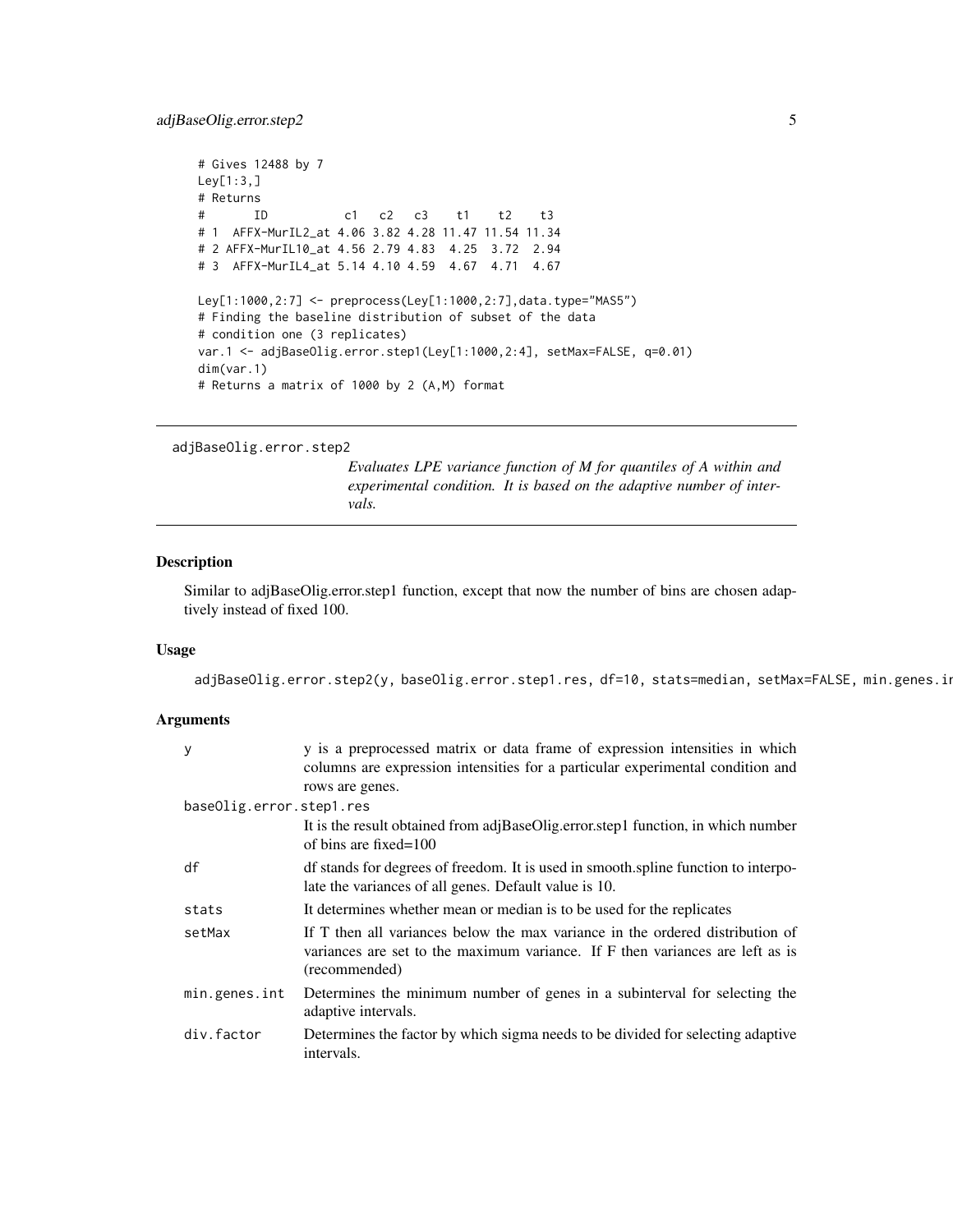#### <span id="page-5-0"></span>Value

Returns object of class baseOlig comprising a data frame with 2 columns: A and var M, and rows for each quantile specified. The A column contains the median values of A for each quantile/bin and the M columns contains the pooled variance of the replicate chips for genes within each quantile/bin.

#### Author(s)

Carl Murie <carl.murie@mcgill.ca>, Nitin Jain <nitin.jain@pfizer.com>

#### References

J.K. Lee and M.O.Connell(2003). *An S-Plus library for the analysis of differential expression*. In The Analysis of Gene Expression Data: Methods and Software. Edited by G. Parmigiani, ES Garrett, RA Irizarry ad SL Zegar. Springer, NewYork.

Jain et. al. (2003) *Local pooled error test for identifying differentially expressed genes with a small number of replicated microarrays*, Bioinformatics, 1945-1951.

Jain et. al. (2005) *Rank-invariant resampling based estimation of false discovery rate for analysis of small sample microarray data*, BMC Bioinformatics, Vol 6, 187.

#### See Also

[lpeAdj](#page-8-1)

#### Examples

```
# Loading the data from the LPE library
data(Ley)
dim(Ley)
# Gives 12488 by 7
Ley[1:3,]
# Returns
# ID c1 c2 c3 t1 t2 t3
# 1 AFFX-MurIL2_at 4.06 3.82 4.28 11.47 11.54 11.34
# 2 AFFX-MurIL10_at 4.56 2.79 4.83 4.25 3.72 2.94
# 3 AFFX-MurIL4_at 5.14 4.10 4.59 4.67 4.71 4.67
Ley[1:1000,2:7] <- preprocess(Ley[1:1000,2:7],data.type="MAS5")
# Finding the baseline distribution of subset of the data
# condition one (3 replicates)
var.1 <- adjBaseOlig.error.step1(Ley[1:1000,2:4], q=0.01, df=10)
dim(var.1)
var.11 <- adjBaseOlig.error.step2(Ley[1:1000,2:4], var.1, df=10)
# Returns a matrix of 1000 by 2 (A,M) format
```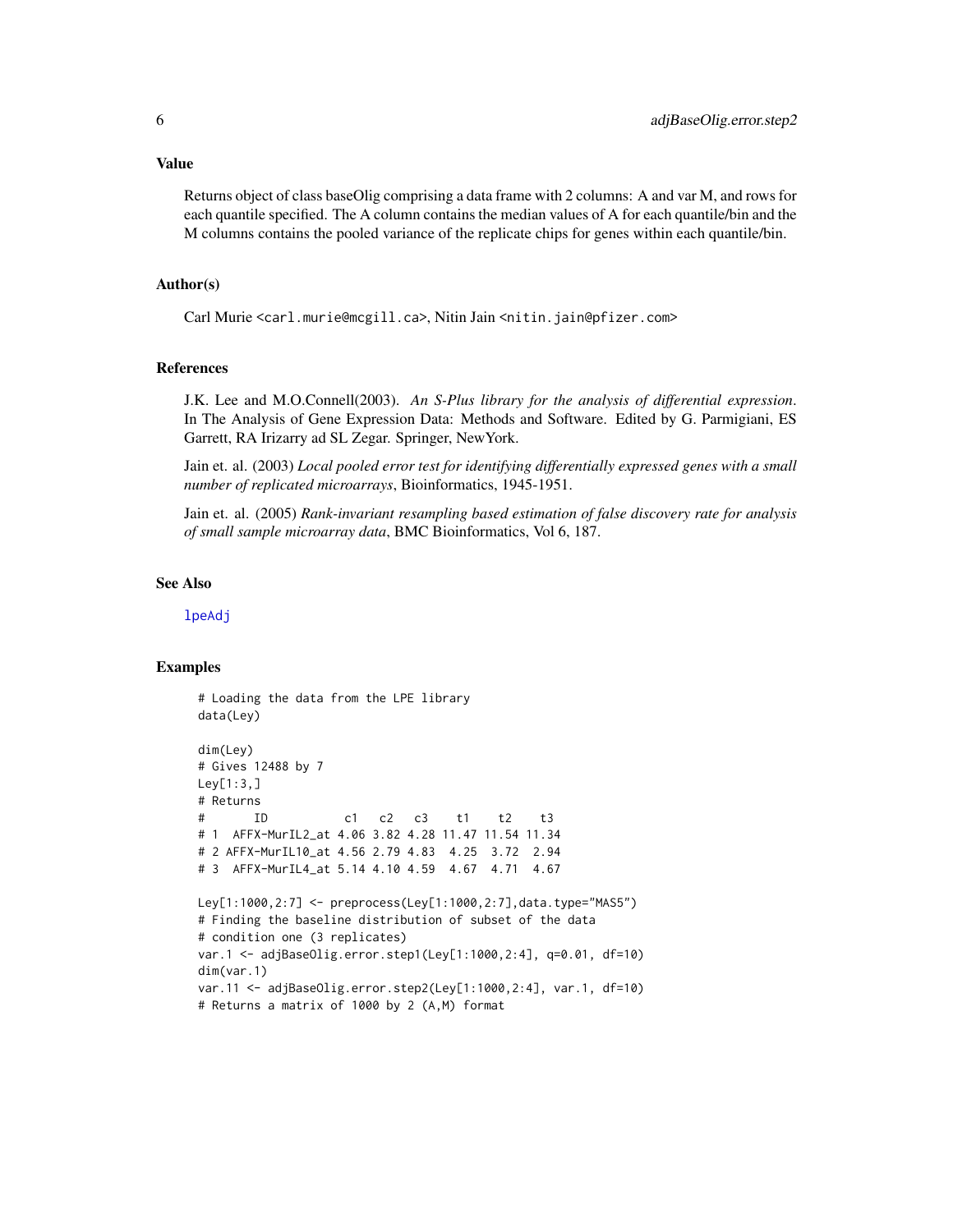<span id="page-6-0"></span>calculateLpeAdj *Evaluates local pooled error significance test with user chosen variance adjustments.*

#### Description

The local pooled error test attempts to reduce dependence on the within-gene estimates in tests for differential expression, by pooling error estimates within regions of similar intensity. Note that with the large number of genes there will be genes with low within-gene error estimates by chance, so that some signal-to-noise ratios will be large regardless of mean expression intensities and foldchange. The local pooled error attempts to avert this by combining within-gene error estimates with those of genes with similar expression intensity.

#### Usage

calculateLpeAdj(x, y, basevar.x,basevar.y, df=10, array.type="olig", probe.set.name="OLIG.probe.name", trim.percent=5, adjust1=1.57, adjust2=1.57)

#### Arguments

| $\mathsf{x}$   | Replicated data from first experimental condition (as matrix or data-frame).            |
|----------------|-----------------------------------------------------------------------------------------|
| y              | Replicated data from second experimental condition (as matrix or data-frame).           |
| basevar.x      | Baseline distribution of first condition obtained from function baseOlig.error          |
| basevar.y      | Baseline distribution of second condition obtained from function baseOlig.error         |
| df             | Degrees of freedom used in fitting smooth.spline to estimates of var.M for bins<br>in A |
| array.type     | Currently supports oligo arrays                                                         |
| probe.set.name | Gene IDs. By default if they are not provided then $1,2,3,$ is assigned as GeneID       |
| trim.percent   | Percent of (A, var.M) estimates to trim from low end of A                               |
| adjust1        | adjustment factor of variance for first group                                           |
| adjust2        | adjustment factor of variance for second group                                          |

#### Details

The LPE test statistic numerator is the difference in medians between the two experimental conditions. The test statistic denominator is the combined pooled standard error for the two experimental conditions obtained by looking up the var.M from each baseOlig.error variance function. The conversion to p-values is based on the Gaussian distribution for difference if order statistics (medians). The user may select both the smoother degrees of freedom (smaller is smoother) and the trim percent to obtain a variance function to suit particular issues i.e. variability of genes with low expression intensity. The default values for the adjustment of the variances of the two groups is the asymptotically correct value of pi/2. This value is biased at small sample values and unbiased adjustment parameters based on sample size can be used instead. See documentation of lpeAdj for details.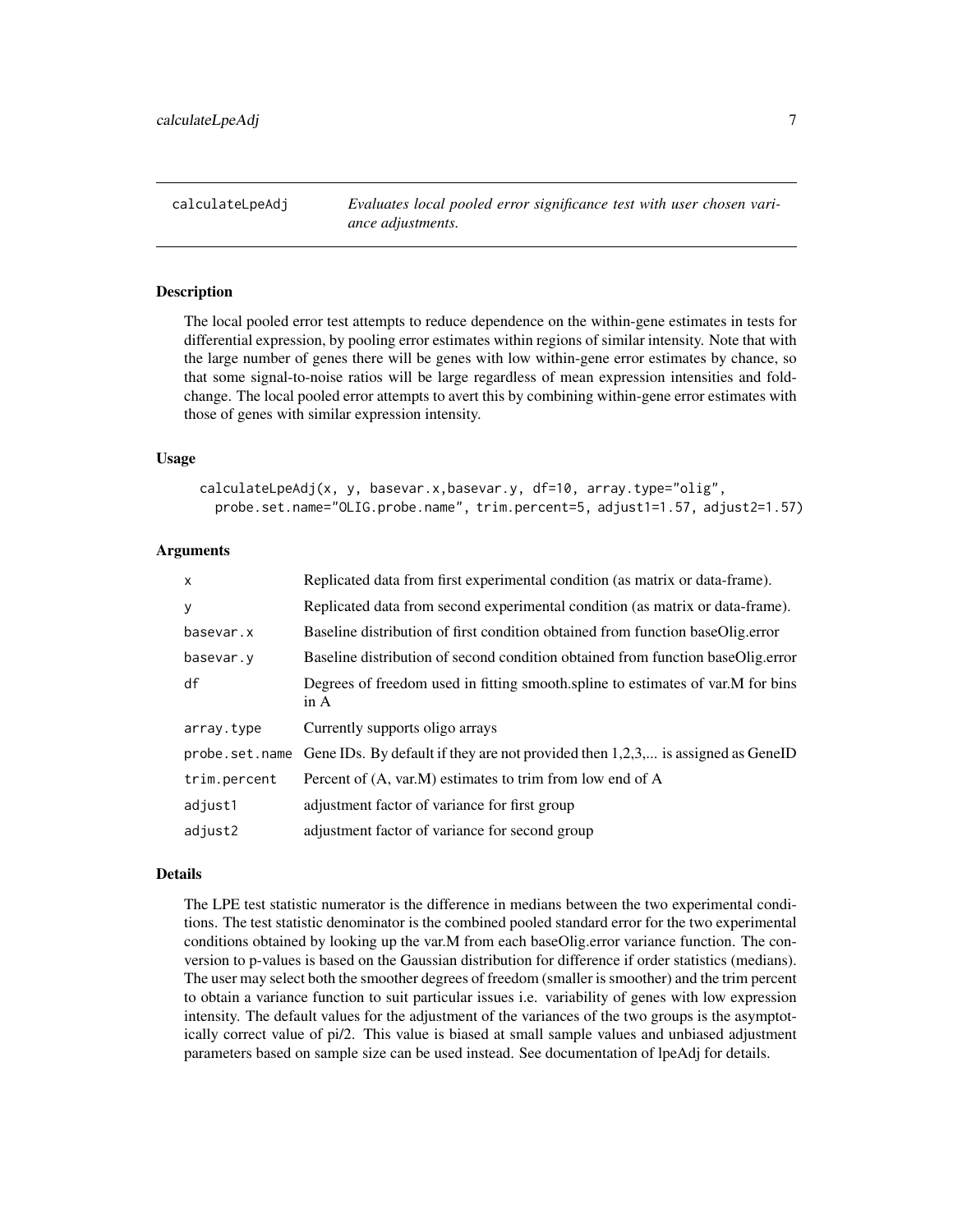<span id="page-7-0"></span>Data frame including x, median of x, y, median of y, median difference of  $(x,y)$ , pooled standard deviation of difference, LPE p-value, outlier flag, probability of an outlier within x or y.

#### Author(s)

Carl Murie <carl.murie@mcgill.ca>, Nitin Jain <nitin.jain@pfizer.com>

#### References

J.K. Lee and M.O.Connell(2003). *An S-Plus library for the analysis of differential expression*. In The Analysis of Gene Expression Data: Methods and Software. Edited by G. Parmigiani, ES Garrett, RA Irizarry ad SL Zegar. Springer, NewYork.

Jain et. al. (2003) *Local pooled error test for identifying differentially expressed genes with a small number of replicated microarrays*, Bioinformatics, 1945-1951.

Jain et. al. (2005) *Rank-invariant resampling based estimation of false discovery rate for analysis of small sample microarray data*, BMC Bioinformatics, Vol 6, 187.

#### See Also

[lpeAdj](#page-8-1)

#### Examples

```
# Loading the data from the LPE library
data(Ley)
ADJ.VALUES <- c(1, 1, 1.34585905516761 ,1.19363228146169 ,1.436849413109
                  ,1.289652132873 ,1.47658053092781 ,1.34382984852146
                  ,1.49972130857404, 1.3835405678718)
dim(Ley)
# Gives 12488*7
# First column is ID.
# Subsetting the data
subset.Ley <- Ley[1:1000,]
subset.Ley[,2:7] <- preprocess(subset.Ley[,2:7],data.type="MAS5")
# Finding the baseline distribution of condition 1 and 2.
var.1 <- adjBaseOlig.error(subset.Ley[,2:4], q=0.01, setMax1=FALSE)
var.2 <- adjBaseOlig.error(subset.Ley[,5:7], q=0.01, setMax1=FALSE)
# Applying LPE
lpe.result <- calculateLpeAdj(subset.Ley[,2:4],subset.Ley[,5:7], var.1, var.2,
probe.set.name=subset.Ley[,1], adjust1=ADJ.VALUES[3],
               adjust2=ADJ.VALUES[3])
```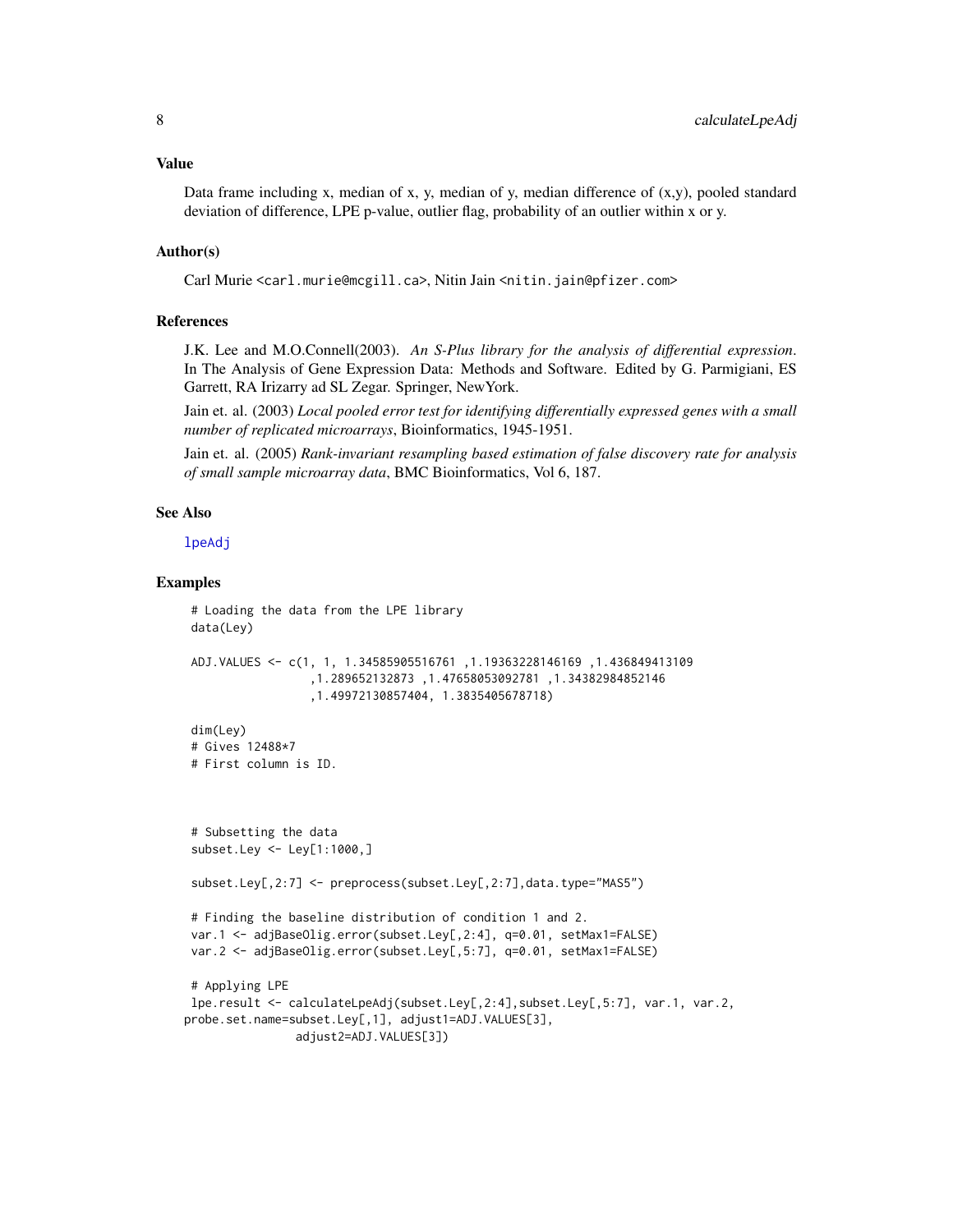<span id="page-8-1"></span><span id="page-8-0"></span>lpeAdj *High level lpeAdj function that executes the adjusted local pooled error significance test. If more control over parameters is needed then see documentation for calculateLpeAdj.*

#### **Description**

Applies the LPE algorithm with two additional options. The first is that the original LPE method sets all variances below the max variance in the ordered distribution of variances to the maximum variance. in LPEadj this option is turned off by default. The second option is to use a variance adjustment based on sample size rather than pi/2. By default the LPEadj uses the sample size based variance adjustment. It is recommended to keep both of these options to the default.

#### Usage

lpeAdj(dat, labels=NULL, doMax=FALSE, doAdj=TRUE, q=.01)

#### Arguments

| dat    | Replicated data of experiment containing two groups (as matrix or data-frame).                                                                                                                |
|--------|-----------------------------------------------------------------------------------------------------------------------------------------------------------------------------------------------|
| labels | vector of group labels that correspond to the columns of dat. eg. labels= $c(0,0,0,1,1,1)$<br>describes two groups with three replicates each.                                                |
| doMax  | boolean: if T then all variances below the max variance in the ordered distribu-<br>tion of variances are set to the maximum variance. It is recommended to use the<br>default value of False |
| doAdj  | If T then run LPE with using variance adjustment value based on number of<br>replicates (hardcoded in adjValues) rather than pi/2                                                             |
| q      | is the quantile width; $q=0.01$ corresponds to 100 quantiles i.e. percentiles.<br>Bins/quantiles have equal number of genes and are split according to the av-<br>erage intensity A.          |

#### Details

The LPE test statistic numerator is the difference in medians between the two experimental conditions. The test statistic denominator is the combined pooled standard error for the two experimental conditions obtained by looking up the var.M from each baseOlig.error variance function. The conversion to p-values is based on the Gaussian distribution for difference if order statistics (medians).

#### Value

Data frame including x, median of x, y, median of y, median difference of  $(x,y)$ , pooled standard deviation of difference, LPE p-value, outlier flag, probability of an outlier within x or y, .

#### Author(s)

Carl Murie <carl.murie@mcgill.ca>, Nitin Jain <nitin.jain@pfizer.com>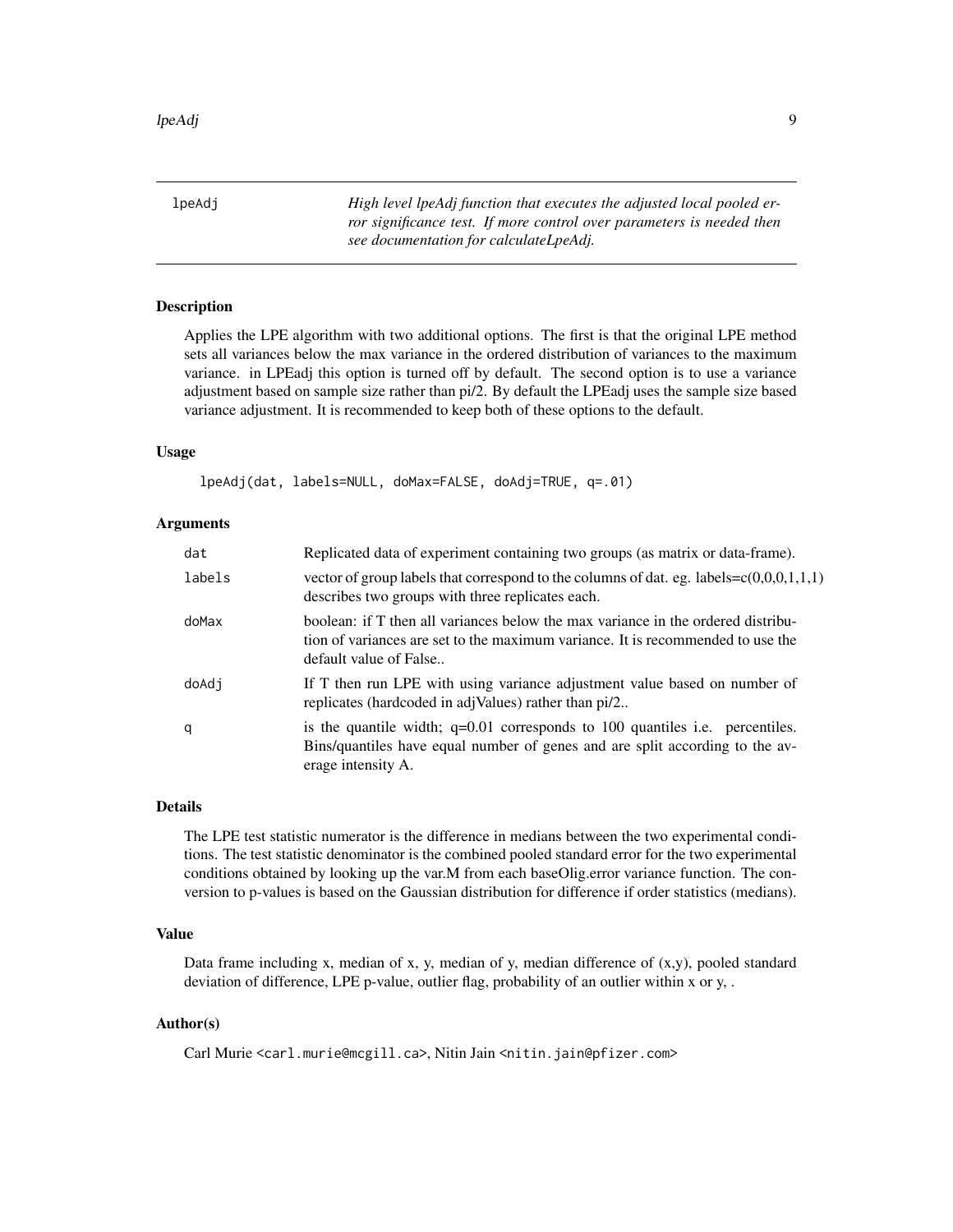#### References

J.K. Lee and M.O.Connell(2003). *An S-Plus library for the analysis of differential expression*. In The Analysis of Gene Expression Data: Methods and Software. Edited by G. Parmigiani, ES Garrett, RA Irizarry ad SL Zegar. Springer, NewYork.

Jain et. al. (2003) *Local pooled error test for identifying differentially expressed genes with a small number of replicated microarrays*, Bioinformatics, 1945-1951.

Jain et. al. (2005) *Rank-invariant resampling based estimation of false discovery rate for analysis of small sample microarray data*, BMC Bioinformatics, Vol 6, 187.

#### Examples

```
# Creating a null dataset (two groups with three
# replicates each)
dat <- matrix(rnorm(6000), ncol=6)
```
# Applying LPE lpe.result <- lpeAdj(dat, labels=c(0,0,0,1,1,1))